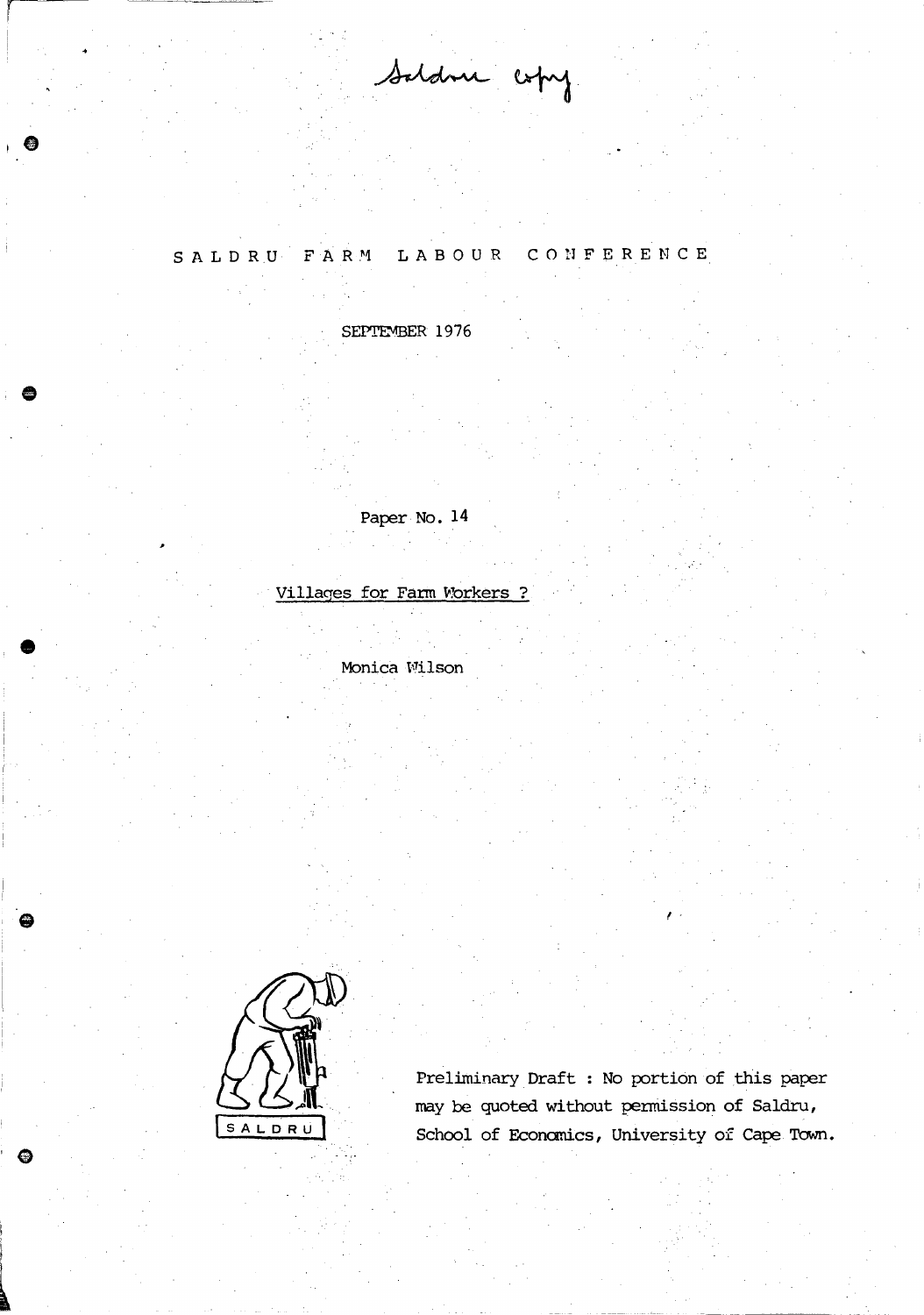Monica Wilson

,.

•

⊛

In certain parts of South Africa a farmer has a choice between providing accommodation for workers on his farm or employing men (and sometimes women) living in nearby villages. The village system is only possibie where farms are small (as in the Western Cape) or adjoin African areas  $-$  the so-called homelands - or dorps, and it depends also upon the type of fanning. In England, where probably the majority of farm workers lived in villages, accommodation for stock-Men was provided on the farms employing them, and the necessity for stock-men to live on the premises is generally recognised. Where farms are large, all the workers must be accommodated there because transport for them is too costly. But on small farms. producing fruit, vegetables, and even grain, as here in the Western Cape, there are certain advantages for both workers and employers if workers live in villages.

The chief advantage to the worker is greater independence. During his time off he is free of his employer, just as a factory worker is. If he changes his. job, he does not necessarily lose his house. He is likely to be nearer a school, shop, clinic, church than on a farm, and may even have some facility for recreation. His widow has more security, provided she can pay her rent; she is not necessarily required to give up her house. And wives generally enjoy the company in villages.

The chief disadvantage to a worker is that, with the overall shortage of houses, he may not be able to find accornrodation anywhere near his work. In England, I found that many farmers had long owned houses in villages in which to accommodate their workers. OVer many years there has been a campaign against such 'tied cottages', in which the Labour Party was involved. However tied houses have not been made illegal, as scme campaigners wished, for the good reason that, where a fanner was not able to provide a cottage, he would be unlikely (in scme areas) to get any worker. In Elmdon, outside cambridge, T was told in 1975 that, despite the housing shortage, no farmer would dare to evict a widow: the whole village would be against him if he did. Somehow he would have to replace a man who died or went on pension without eviction, though he owned and needed the cottage in which the man in question had lived.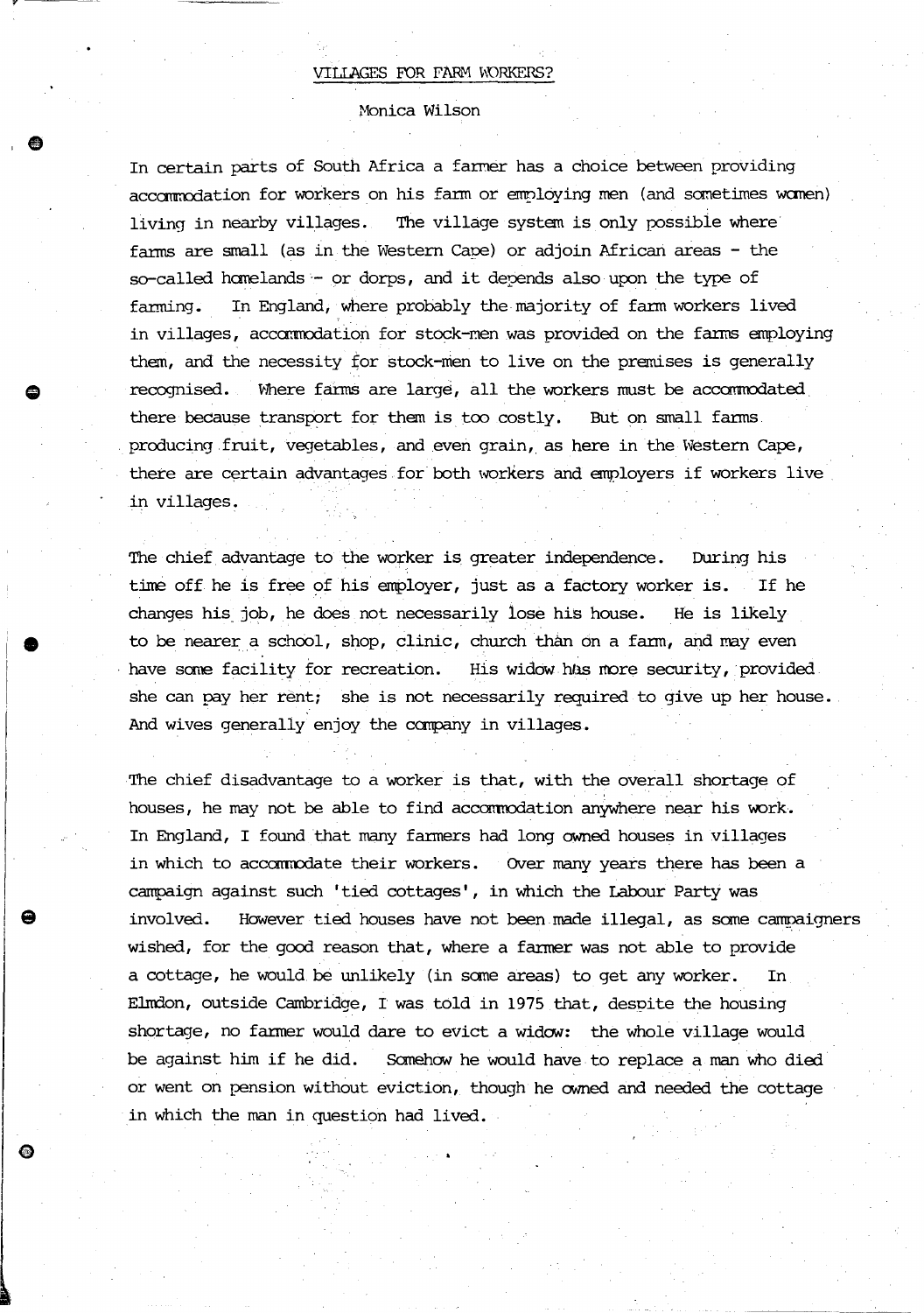A second disadvantage of villages to workers is that a farmer may well take less responsibility for dependants than when they live on his farm, and in the case of a good employer this may be a serious disadvantage to the wife and children  $-$  sometimes widow and children  $-$  who, if living on the farm, may receive rations and medical attention even when the breadwinner is sick or dead. Where alcoholism is a problem, it may be a real disadvantage for workers to live near a canteen.

 $\overline{Q}$ 

❸.

The advantage of villages to the employer, on his side, is that he is free of responsibility for providing housing, free of responsibility for dependants and, should he dismiss a worker, he is not burdened with the eviction  $\bullet$ of the family. Where farm land is very valuable, as on wine farms, he may not wish to allocate land for cottages and cottage gardens. Moreover, for a fruit grower who needs much additional seasonal labour, a village may provide more additional seasonal workers than can come from the families of regular workers.

South Africa has a long history of villages from which farm workers were . drawn, mainly in the Western Cape. The first was Genadendal, originally established by a Moravian missionary, Schmidt, in 1738. He aimed at **0** 'settling the nanadic Khoikhoi (the so-called Hottentots) in a self-supporting village, growing their own food and learning trades. After five years, the work ceased for Schmidt was restricted. Withdrawal of permits for missionaries is an old South African custan. Butin 1793, after a break of 50 years, mission work at Genadendal began again, and flourished. Not only did families living there produce their own food, but they provided workers for neighbouring farms and also, under pressure, men for commando and recruits for the Cape Regiment. (Moodie, V. 36; Marais, 68). Two other villages were soon started by Moravian missionaries, Elim in the Bredasdorp district, and Mamre, eleven miles fran Darling. Both were, important to fanners as sources of labour. Bethelsdorp, a London Missionary Society station now swallowed by Port Elizabeth, and Hankey on the Gamtoos, fulfilled scmething of the same function, and there were many other mission villages. Clarksdorp, near Storms River, was conspicuous in providing forestry workers.

2.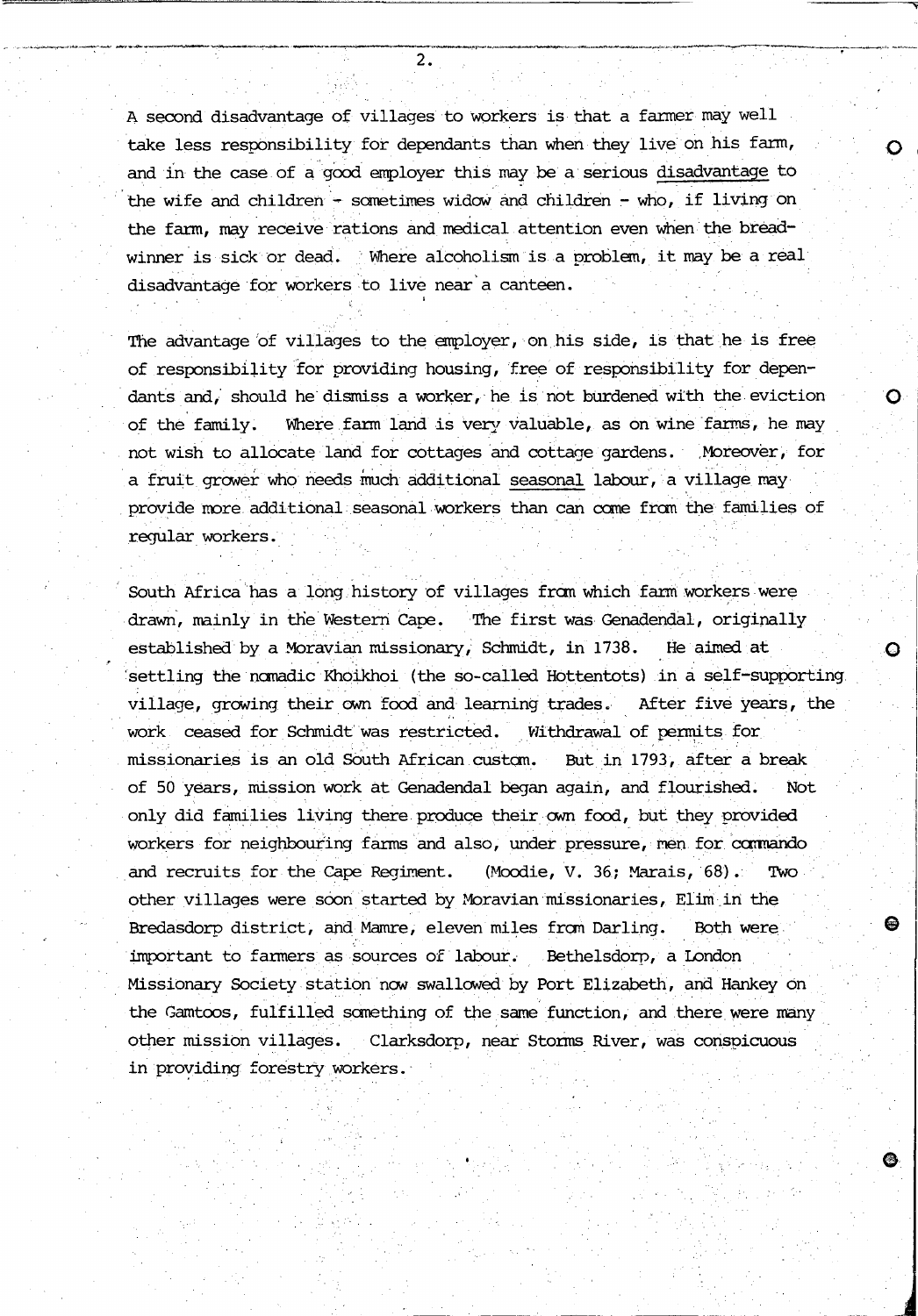Farmers who were short of labour constantly complained that these villages provided refuge for the idle: they insisted that workers with their families should live on fanus and be obliged to work there. This complaint was made fran 1793 ohward, and was repeated again and again against Genadendal (Kruger, 63-79 et passim; du Plessis, appendix 11, notes E and F, 423-428) and other places. Farmers objected to families having any alternative other than working on farms. The objections were repeated as late as 1962 when residents of Elandgklobf were dispossesed .

 $\cdot \cdot \cdot$ 

Elandskloof was a farm, 70 miles over the mountains from Citrusdal, which had been granted in perpetuity to the Dutch Reforined Church, provided it was used for missionary purposes. It had been occupied for over 100 years by Coloured families (426 persons in ali in 1962) who paid a Small rent to the church for the right to build a cottage and graze stock . The occupiers believed that their rights were secure since the land could be used only for a mission, and they were grouped about their church and school. But in 1962, after the clause requiring that the farm be used for mission purposes was abrogated by the State President . in Council, the land was sold to a neighbouring farmer for  $R34000$ , and the families evicted. The chainnan of the Citrusdal Farmers' Association said that fanners in the Citrusdal district had sufficient work for all manbers of . the Elandskloof community.

During the 1940's and 1950's, and probably for much longer, teams of workers from Elandskloof and from Pniel (above Stellenbosch) and other villages used to 'go out to work in neighbouring orchards. The leader, owning a lorry, bought a crop early in the season and was then responsible for spraying, picking and marketing it, with the help of members of his own family and neighbours. Until mechanical reaping became widespread, teams of reapers fran Elandskloof and other villages worked in the wheat fields of the Western Cape, and reapers from Sotho villages in Herschel, Thabanchu, and Lesotho were essential to maize fanners in the Orange Free State. In forest areas from the Cape to Keiskammahoek - perhaps into Natal - sawyers worked in the same way, buying trees and felling and sawing, both for timber and for firewood, on their own account. Occasionally also a team-leader undertook the planting of trees for a farmer. Sheep-shearing teams have existed for over a hundred years, and fencing teams also, though perhaps only more recently. These teams have come from villages in African areas, and worked fran fann to fann.

**e** 

•

**e**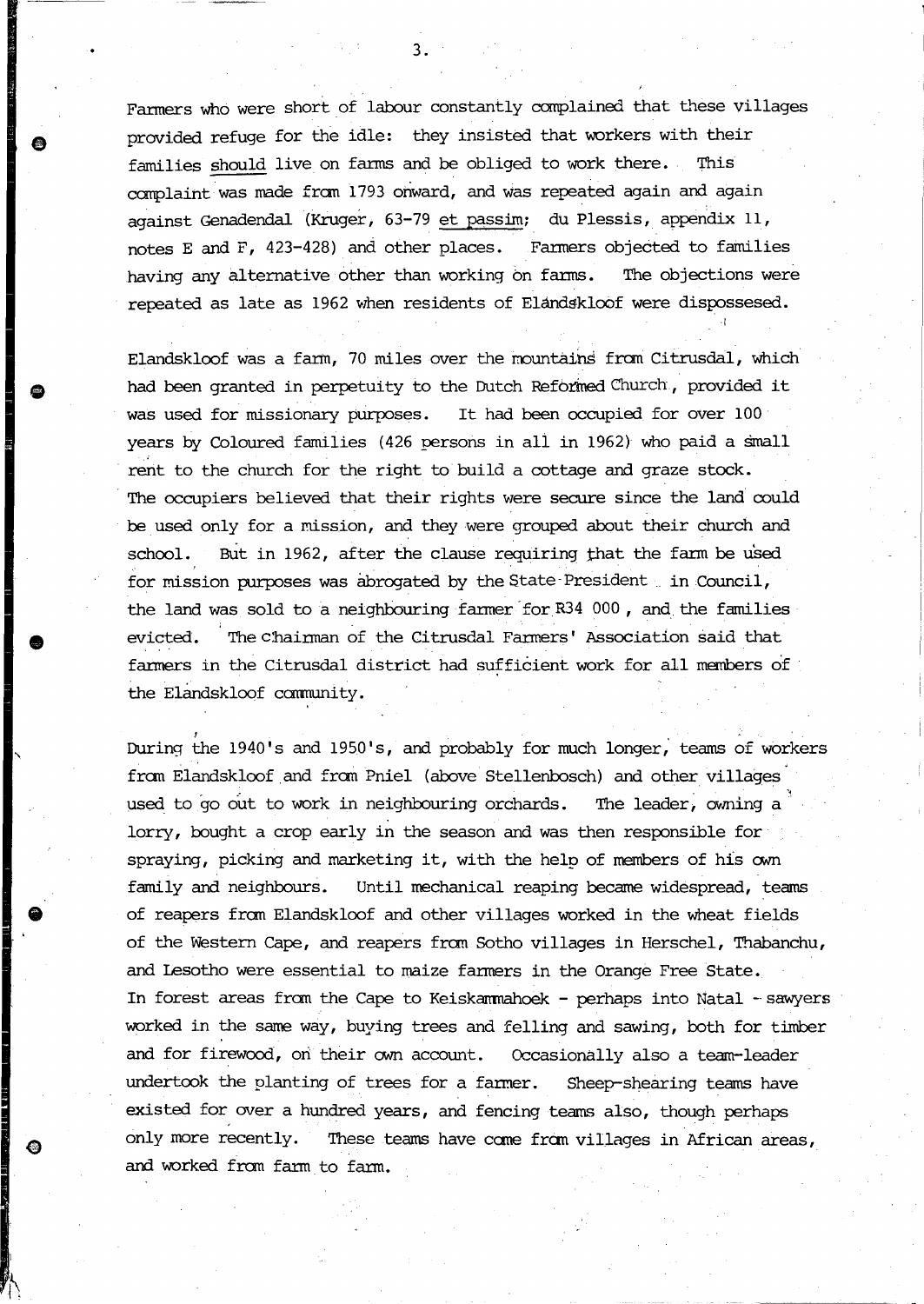Leaders of all these teams had a measure of independence, and one of the canplaints against Elandskloof by neighbouring farmers in 1962 was that workers living there were 'too independent', just as it had been a complaint against men fran Genadendal in 1793, and men frcm Bethelsdorp a generation later. Opposition by fanners to villages occupied by fann workers has therefore been long-continued, and sometimes very strong.

o

o

o

 $\mathbf{\Theta}$ 

 $\bullet$   $\cdot$ 

Nevertheless, in 1972, fanners in the Hex valley were asking that a village for farm workers be established there. Perhaps the main factor was that they hoped the Government would provide subsidised housing. At the same time, in the Elgin-Grabouw area, some workers for whom accommodation was available on farms· preferred to rent rmmicipal houses in Grabouw if they could do so. I do not know how widespread the attitude of the Hex river employers or the Grabouw workers is.

Nowadays, full-time workers from such villages as Mamre and Genadendal mostly work in Cape Town, chose from Sir Lowry's Pass village in Somerset West, but wives and children are still (or were until quite recently) important in fruit picking and vegetable planting. In the Eastern Cape, notably along the borders of African areas, seasonal workers on citrus farms have been drawn from villages. Now, also, the Forestry Department is employing large numbers of men and women, providing daily transport. from the home village to the place of work on the mountains. Many small-Nowadays, full-time workers from such villages as Mamre and Genadendal<br>mostly work in Cape Town, <sup>201</sup>nose from Sir Lowry's Pass village in Somerset<br>West, but wives and children are still (or were until quite recently)<br>imp villages, rather than provide accommodation for families. The areas in which this is at present possible is, of course, restricted to 'border areas' I, myself, do not accept the principle of apartheid at all, and I think there are great advantages in developing villages throughout South Africa from which workers may find employment on farms and elsewhere. I think it is disastrous, for the country as a whole, to require African families to separate in order to eat. Already, we are reaping the whirlwind of separated families.

Two questions emerge here. Does independent contracting by leaders of teams, as for. fruit picking, harvesting, shearing, fencing, timber felling and planting necessarily disappear with large scale farming? If it does, do all full-time workers necessarily live on the farm on which they work?

4.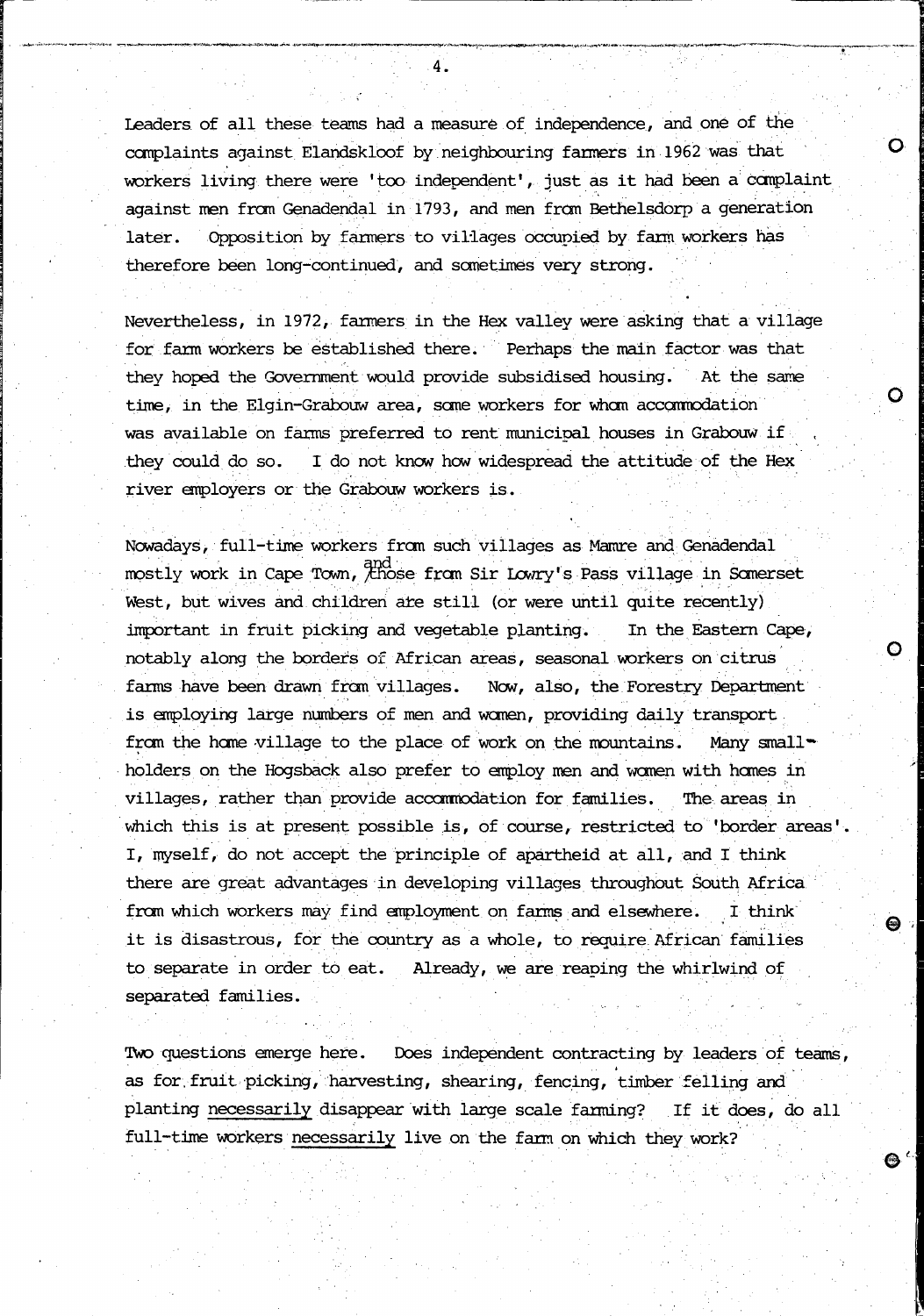During the last seven years a large number of books have been published in England which describe the changing position of English and Irish farm workers. These studies, together with earlier classics like Cobbett's Rural Rides, J.L. and Barbara Hammond's The Village Labourer, and Flora Thompson's Larkrise to Candleford provide a useful comparison with changing conditions in South Africa. Several of the studies show how real poverty  $$ acute shortage of food - pressed on many rural families until the 1914-1918 war. There were also the problems of loss of pay on days too wet to work, and rheumatism from exposure. From Cobbett (writing in 1821) onward the ,studies emphasise the importance to fatm workers of a vegetable garden attached to each cottage, a pig fed on household scraps and what could be gleaned from the hedgerows, chickens, and a hive for the honey bee. The first three exist among farm workers with whom I am familiar, but fruit and vegetable gardens and bee-keeping certainly require to be fostered, and might partly replace the grazing rights which used to exist, but are inevitably curtailed as farming becomes more intensive. irst three exist among farm work<br>And vegetable gardens and bee-kee<br>ight partly replace the grazing r<br>urtailed as farming becomes more

It is interesting to see that, in England also, it proved much easier to persuade girls to remain in school until they were fourteen or fifteen than it was to keep boys in school. Both boys and girls had to earn as soon as possible, but literacy and manners were more important to girls going into domestic service than to boys going to work on farms, and a ten or twelve year old boy might pick up a few coppers working on a farm. Also the girls had to learn to sew, and this they did in school. In 18th and early 19th century England, as now in South Africa, there was the problem twelve year old boy might pick up a few coppers working on a farm.<br>
the girls had to learn to sew, and this they did in school. In 18th<br>
early 19th century England, as now in South Africa, there was the prob<br>
for the young cottage so that he might marry. The genealogies collected for Elmdon, a village outside Cambridge, reflect movement to town. Domestic service was the usual ladder for girls who sought 'a good place' where they might acquire skill. Only in the 20th century did large numbers move into factories around Cambridge or in London.

The English studies reflect certain points of friction, all too familiar here: accusations or evidence of pilfering; unjustified suspicion of it; meanness of an employer over food and time off; ill manners; laziness of a worker; alcoholism; harshness of an employer. All the issues could be matched here and it is instructive to read of them in another situation, uncomplicated by issues of race.

 $\bullet$  5% and  $\bullet$  5% and  $\bullet$  5% and  $\bullet$  5% and  $\bullet$  5% and  $\bullet$  5% and  $\bullet$  5% and  $\bullet$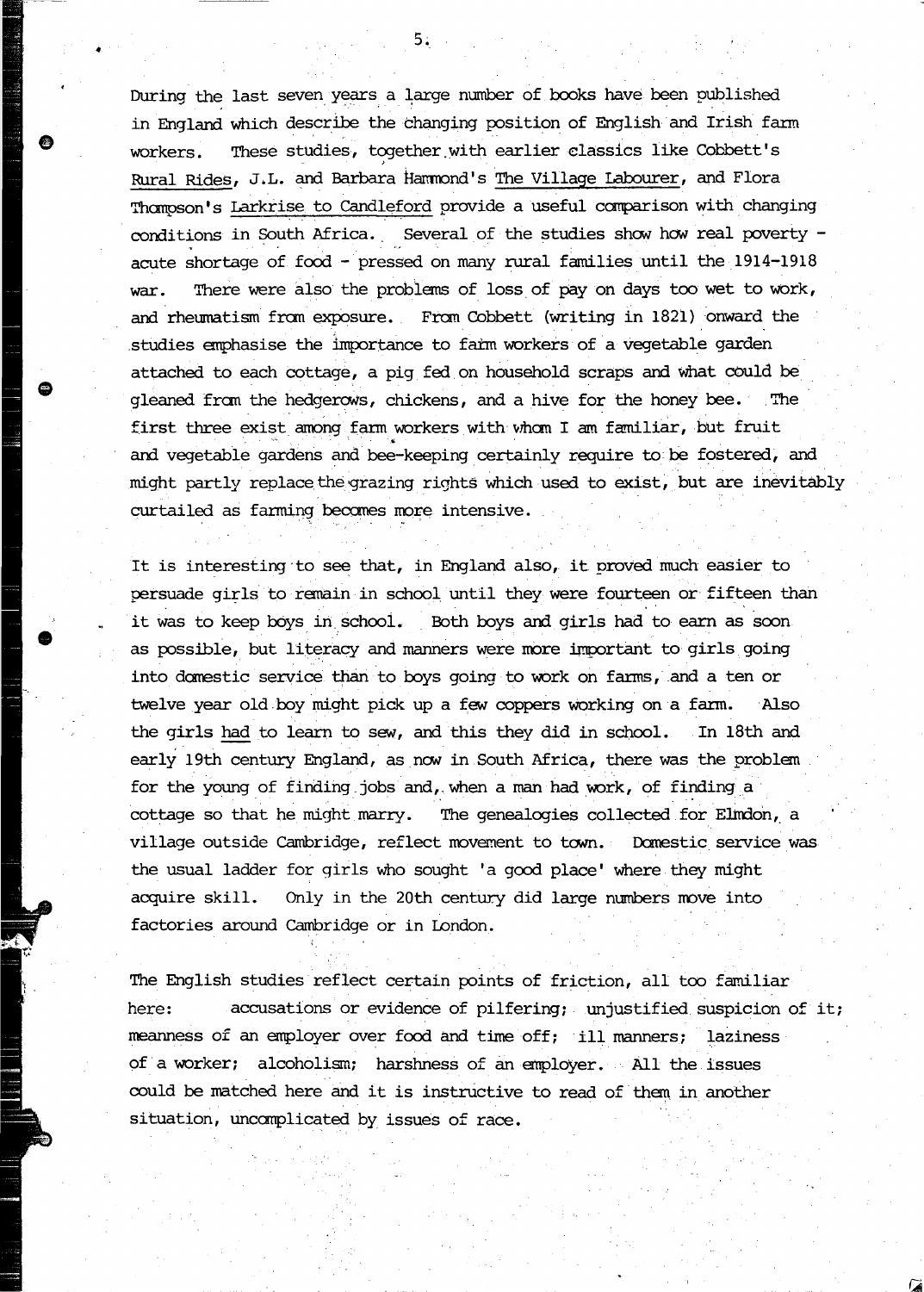It is conspicuous that alcoholism among farm workers decreased markedly in England with improved houses which meant that a man, at the end of the day, had somewhere comfortable to sit other than the pub, and with the development of alternative recreation, first cinemas and motor-bikes, then radio and telly. Young men began to take their girl friends to the cinema, rather than drinking in the pub, then married couples listened to the radio and watched telly.

O

 $\Omega$ 

O

The issues I suggest for discussion, therefore, are:

First, the principle of farm workers living in villages rather than on farms. Is this satisfactory for both employers and employees under any farming conditions in South Africa? What are the arguments in favour of it and against it?

Secondly, if it is satisfactory under some circumstances what precisely are the conditions under which it is preferred?

Thirdly, are independent teams still useful for particular types of work and if so what work?